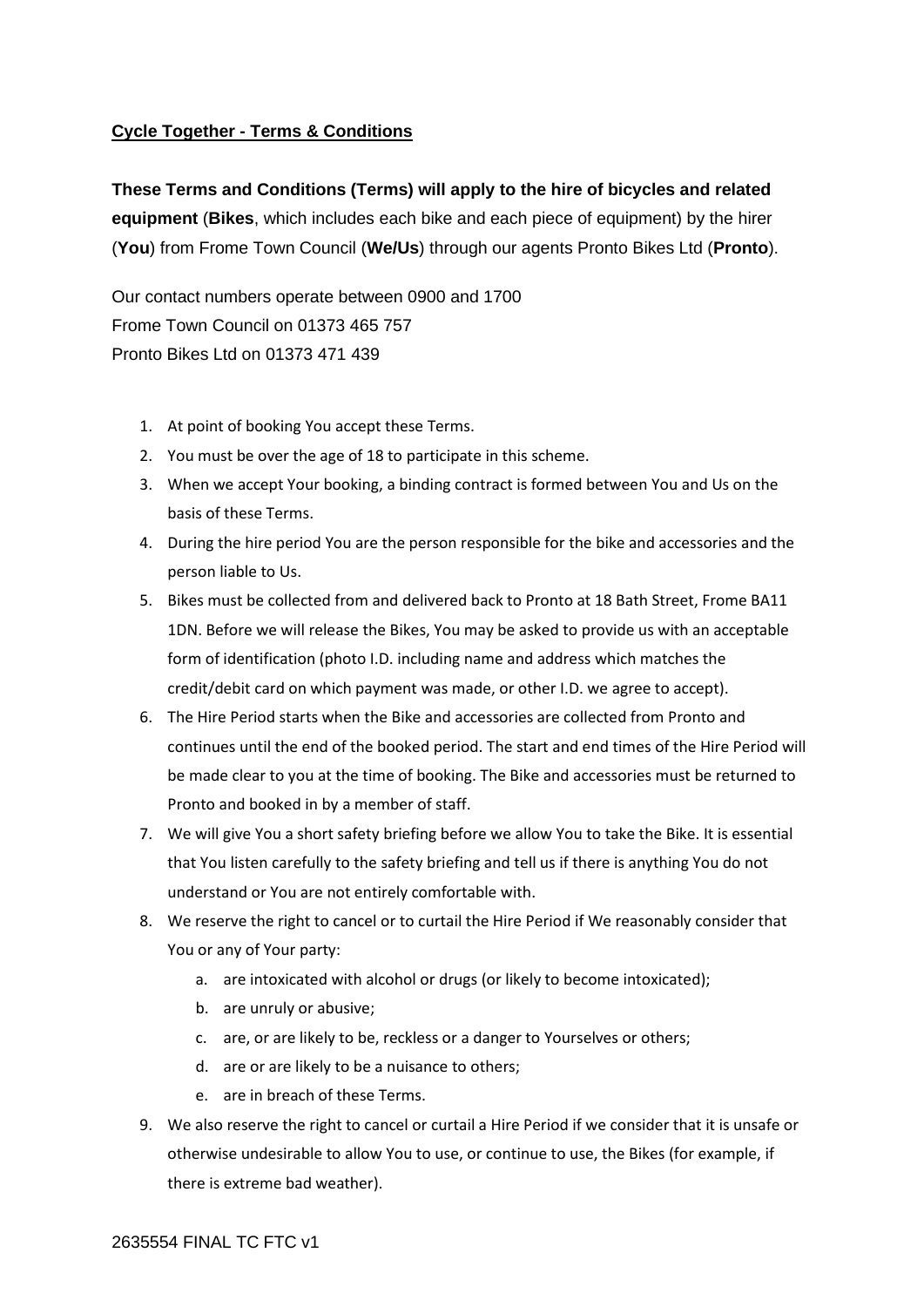- 10. All Bike accessories and attachments remain the property of Us. You will:
	- a. take reasonable care to avoid damage to the Bikes, or their loss;
	- b. keep possession and control of them during the Hire Period;
	- c. not allow anyone not in your party when you hire them to use the Bikes.
- 11. You shall be solely responsible for and shall keep us fully indemnified in respect of all fines, impositions or other penalties occasioned by the use of the Bicycle during the period of hire in respect of violation of any Acts of Parliament, Orders, Regulations or bye laws for the time being in force.
- 12. You agree to abide by all government restrictions whilst hiring and whilst in charge of the bike and to ride well within the limits of Your cycling ability.

#### Charges and Payment

- 13. You must provide us with Your credit or debit card details and agree to authorise us to later charge that card with the costs of damages, loss or theft of Bikes, any cancellation or late return fees due under these Terms. These details are stored within Stripe which is the third party payment system we use for all bike hire transactions in accordance with our [privacy](https://www.frometowncouncil.gov.uk/privacy-policy/)  [policy.](https://www.frometowncouncil.gov.uk/privacy-policy/)
- 14. As soon as You know You are not going to return the Bikes by the end of the Hire Period, please contact Pronto Bikes Ltd on 01373 471 439 giving at least 24 hours' notice to rearrange the end of the Hire Period so we can check if we can extend the hire, or inform anyone else who has booked the bikes.
- 15. You agree to pay our additional charges if You return the Bikes after the end of the Hire Period. These late return charges are £30 per day Please be considerate as if You are late that may delay someone else.
- 16. We do not give refunds or credit for Bikes returned before the end of the Hire Period.
- 17. If we cancel Your Bike hire under clause 9, we will refund any charges You have paid. If we cancel under clause 8, We shall not be liable to you for any other loss or claim arising from the cancellation.
- 18. You will be entitled to cancel Your booking at any time up to the start of the Hire Period without charge. If you do not arrive within 1 hour of the start of the Hire Period we will cancel the booking
- 19. If You wish to make changes to the date or time of a booking already made, this can be done at our discretion and subject to availability.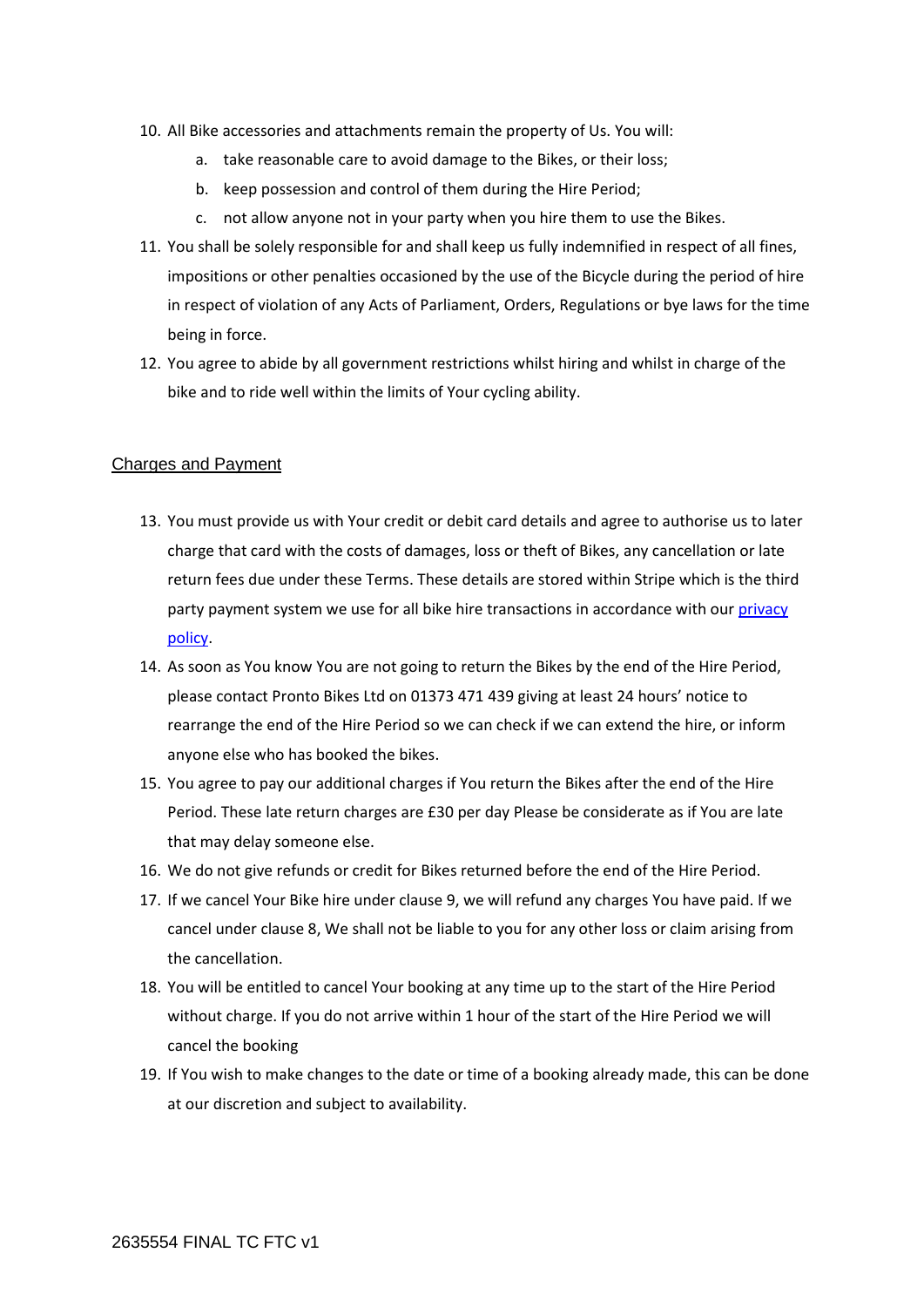# Our Responsibilities

- 20. We will provide You with the Bike for the Hire Period agreed by You. Where at all possible we will ensure that the Bike provided is of the size and specification booked.
- 21. We take no responsibility if You give us inaccurate information when booking.
- 22. The Bikes will be in good working order and in safe condition for use within the Terms and Guidance.
- 23. We will give You a safety briefing explaining some basics of how the Bikes should be used before the Hire Period.
- 24. A puncture repair kit and pump is available upon request and is included within the hire.
- 25. A helmet is also included in the hire and we recommend that one is worn at all times You are riding.

# Your Responsibilities

- 26. You must be in good health and not suffering from any medical condition or disability which is likely to adversely affect normal control of the Bikes.
- 27. You must cycle within Your current skill and experience levels. You should not attempt any routes or techniques which are outside these. It is Your responsibility to assess the ride and the features which You are capable of tackling.
- 28. You will be offered an initial cycle confidence class at the start of the Hire Period. You will be offered up to 6 hours of cycle confidence classes during the Hire Period. We recommend You attend all these classes.
- 29. We recommend that You wear a suitable cycle helmet at all times when riding. This can be the helmet provided by us or one provided by You. If it is Your own helmet, it is Your responsibility to ensure it is suitable and undamaged.
- 30. You must not ride on any pavement, paths, tracks or areas where cycling is not permitted. Keep to roads, cycle tracks and paths which are designed for on-road bicycles and avoid unsurfaced routes and going off-road as the Bikes are not designed for that.
- 31. You must remain alert. Do not wear headphones or earbuds.
- 32. Please be polite and considerate. When using public highways riders must observe the Highway Code. You must ride responsibly at all times, with due consideration for other cyclists, pedestrians and road and trail users. Give way to pedestrains and respect horses and wildlife and natural habitats.
- 33. You are responsible for the Bike. It is Your responsibility to keep them safe from damage, loss or theft. You will lock up the Bike whenever it is left unattended and will remove any removable accessories when it is locked in a public place. The lock should go through the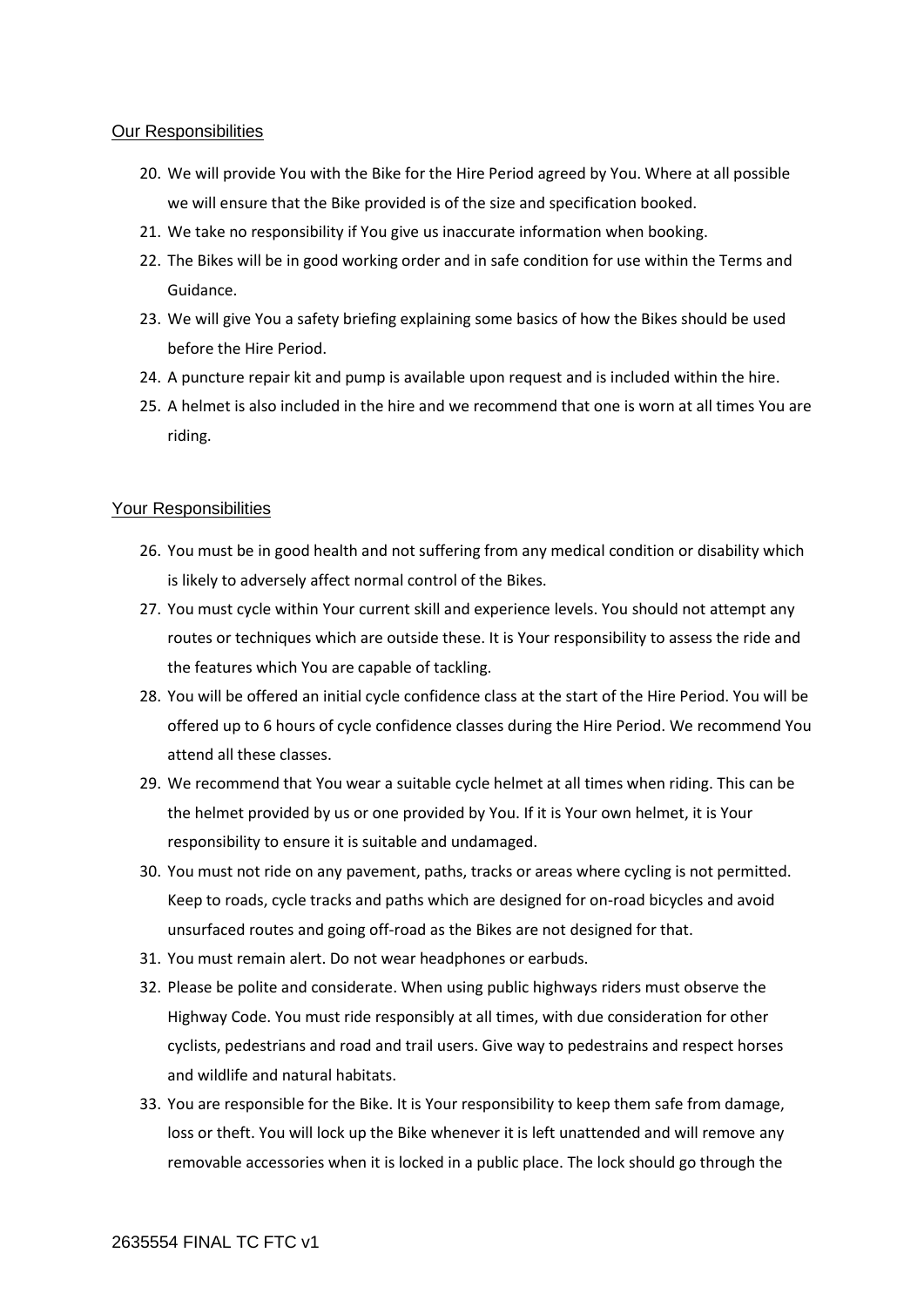frame, a wheel and a fixed object e.g. cycle rack, bench or lamp post. Overnight the bike will be kept in a secure indoor facility (ie home or locked garage) or locked and covered in a private garden. The Renter agrees to accept liability for the cost of the Bicycle if they fail to secure it as agreed and it is stolen. Proof of lock breakage is required for any insurance claim. The Police must be notified immediately if the cycle is stolen and you must obtain a crime reference number.

- 34. You must not use bikes for carrying passengers either by fitting child seats nor tag-a-longs or trailers (unless supplied and fitted by Us).
- 35. During the Hire Period, You must check Your Bike from time to time for damage which may affect Your safety. Do not use the Bike if it is damaged. Call Pronto for advice.
- 36. You are responsible for ensuring that You have an appropriate bike rack or other method of securing the Bikes to any vehicle which is both safe and will not damage the Bikes.
- 37. The following guidance is advice on how to minimise the risk of injury or damage, or paying additional charges due to misuse of Our Bikes;
	- a. Do not attempt to fix anything You do not know how to fix. Call Us if You damage something or something stops working.
	- b. Do not change any of the equipment (e.g., fitting spd pedals). You may add your own lights but remember to remove them.
	- c. Changing gear under load can result in damage to the drivetrain. Think ahead. Always back off the pressure on the pedals when changing gear and only engage power to the chain once it has moved to the gear You have selected.
	- d. Ensure spray lubricant does not come into contact with the brake pads or brake rotors or brake discs (WD40, GT85 or spray chain lubricant etc).
	- e. The seatposts of our Bikes must be inserted a minimum of 4 inches into the seatube – no matter how tall the rider is.
	- f. Ensure Bikes are being transported safely so they are not scratched or damaged. You must use blankets or padding between bikes to avoid friction if the Bike is on a rack or at risk of coming into contact with other items.
	- g. You must not clean Bikes with a jet wash or any pressurised water. If you need to clean the Bikes Pressurised water or steam will damage bearings and fork seals of the bike.

#### Liability and Disclaimers

38. We will be responsible for death or personal injury suffered by You which was caused by our negligence, breach of these Terms or failure to use reasonable skill and care.